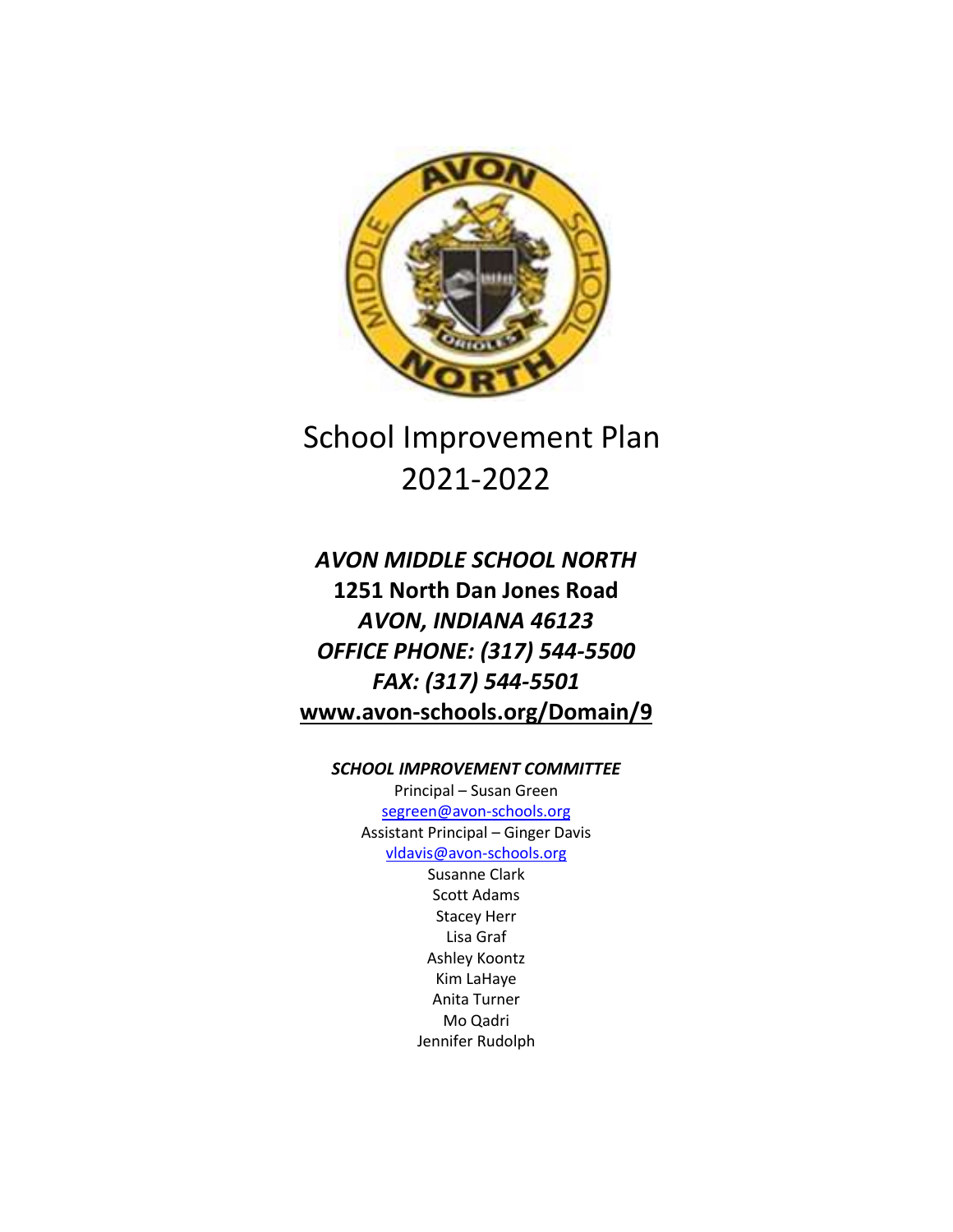# **School Improvement Plan/Required Components**

#### **Objectives of Continuous Improvement**

The **attendance goal** at Avon Middle School North is to obtain and maintain a 97% student attendance rate.

Avon Middle School North's **academic goals:**

By April of 2022, 7<sup>th</sup> and 8<sup>th</sup> grade math students will increase student achievement scores from 49.4% at proficient/above proficiency to 60% at proficient/above proficiency as measured by ILEARN assessment. By April of 2022, 7<sup>th</sup> and 8<sup>th</sup> grade ELA students will increase student achievement scores from 59.7% at proficiency/above proficiency to 65 % at proficient/above proficient as measured by ILEARN assessment. See Table 1

By May of 2022,  $7<sup>th</sup>$  and 8<sup>th</sup> grade students will increase Fall to Spring RIT growth from 60% of students meeting growth target in Math to 70% as measured by NWEA assessment. By May of 2022, 7<sup>th</sup> and 8<sup>th</sup> grade students will increase Fall to Spring RIT growth from 60% of students meeting growth target in Language Arts to 65% as measured by NWEA assessment. See Table 2

**Improvement needed immediately** is to close the gap of achievement between White Students and Black Students, between White students and Hispanic students, and between General Education Students and Special Education students. See Table 3

#### **Description and Location of Curriculum.**

Avon Middle School North offers a broad curriculum that is a combination of academic (math, science, language arts, social studies,) and related arts subjects (health and physical education, family and consumer science, art, computer education, industrial technology, band, choir, and orchestra). The curriculum is aligned with Indiana State Academic Standards. A high ability curriculum is available in math. A more rigorous curriculum is offered in world languages (Spanish and Japanese), algebra, geometry, and biology to earn high school credit.

#### **Titles and descriptions of assessment instruments to be used in addition to Indiana Statewide Testing -- ILEARN**

**Teachers' Formative and Summative Assessments:** Avon Middle School North teachers administer common assessments developed to test the knowledge and skills students have acquired.

**Northwest Evaluation Association (NWEA):** NWEA is a nationally standardized, norm-referenced series of tests. These computerized, adaptive tests provide educators with growth and achievement data to develop targeted instructional strategies and to plan school improvement. Students are tested in the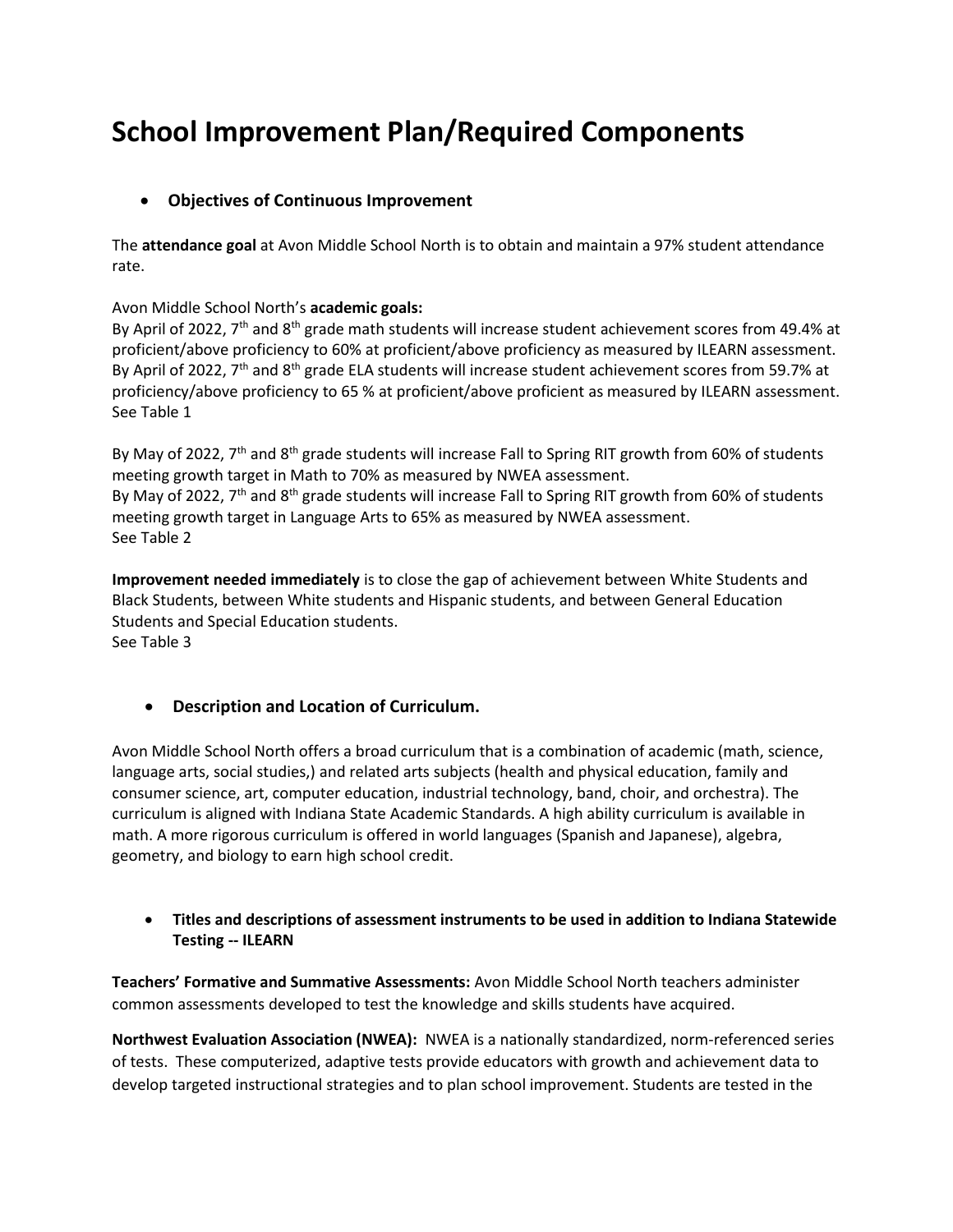early fall, winter, and again in late spring in the areas of reading, mathematics, and language usage. This data is available for use by all teachers.

#### **Learning Needs of All Students Addressed**

Programming is offered to general education, special education, high ability students, and English Language Learners as well as students who have 504 plans.

The Indiana Core 40 curriculum provides the essential skills and knowledge all students need to succeed in college, apprenticeship programs, military training, and the workforce. Students who take rigorous academic courses in middle school and high school are more likely to enroll in college and earn a degree. To promote the Core 40 Academic Honors, Core 40 with Technical Honors, and Core 40 track for high school, Avon Middle School North offers seventh grade students the opportunity to take Pre-Algebra and Algebra I. Eighth grade students are given the opportunity to take Geometry, Algebra I, and Biology I, as well as Japanese or Spanish, which allows students the opportunity to earn high school credit. In pre-Covid-19 years, the guidance counselors at Avon Middle School North have provided eighth grade students a field trip experience to the Area 31 Career Center to expose students to a wide range of technical careers. This experience has exposed the students to the many future course options that could count toward any of the diploma types and one the counselors hope to continue in the future. Eighth graders are provided a career visit opportunity as they virtually visit volunteers who share about their chosen careers.

#### **Parental Participation**

Covid-19 conditions have slowed the development of Avon Middle School North's volunteer parent group referred to as Families at North (FAN). The purpose of FAN is to build and sustain partnerships amongst North families, community partners, and the school for the purpose of continually improving to meet the needs of students. When Covid-19 conditions begin to lessen, effort will be exerted to reinstate FAN.

Parents have access to the school's learning management system, Schoology, and electronic gradebook, Power Parent, to stay connected to their children's academic progress. Communication from school to parents is managed with an electronic tool which allows for parents to choose the form of communication- email, text, or phone call.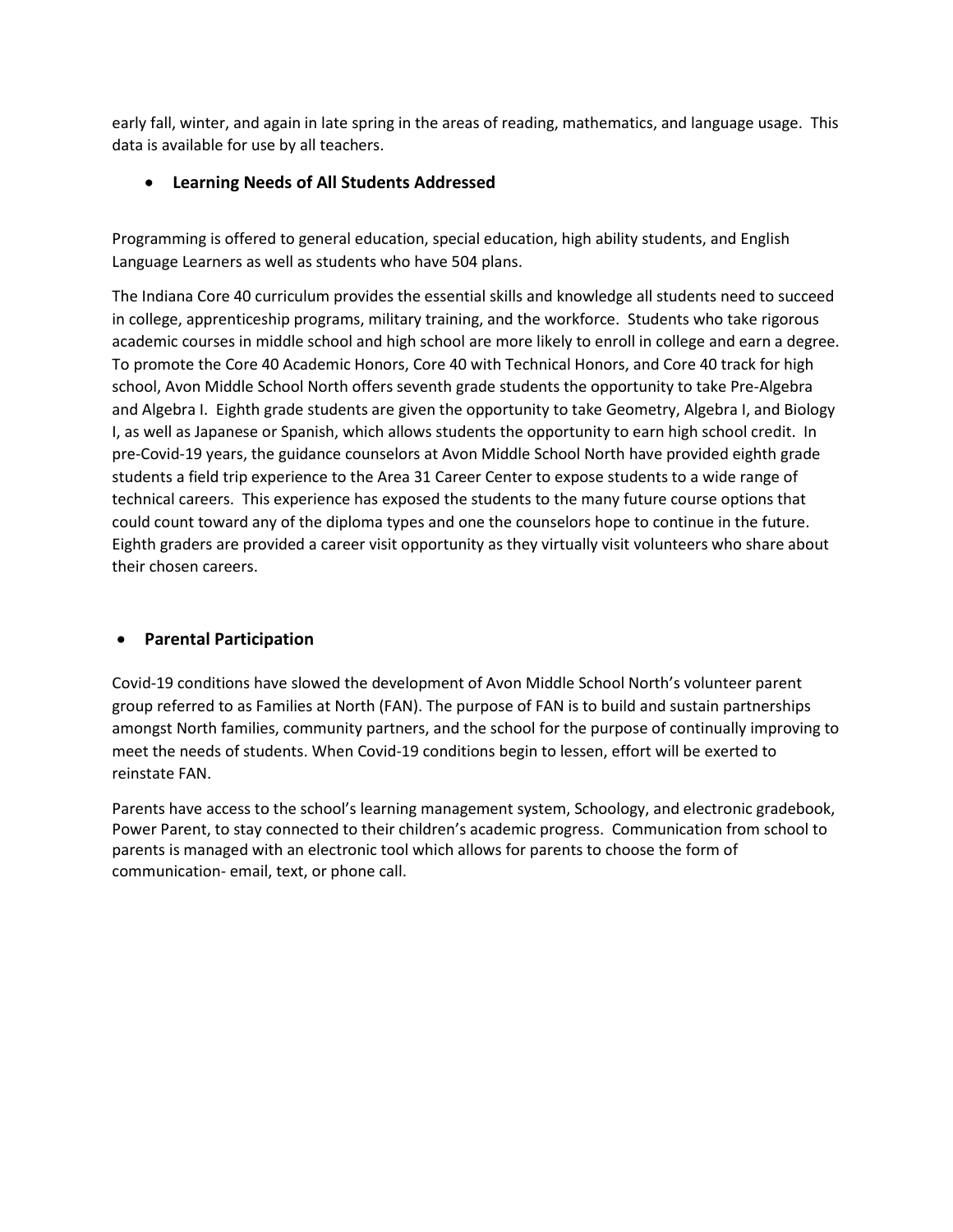#### **Safe and Disciplined Learning Environment**

Teachers implement PBIS (Positive Behavior Interventions and Support) strategies that promote strengthened student relationships with adults and peers. Professional development is regularly conducted with students and staff to learn procedures such as ALICE (Alert, Lockdown, Inform, Counter, Evacuate) to follow during emergencies. Two staff members are trained as School Safety Specialists and a School Resource Officer is on duty five days a week.

#### **Technology Initiatives**

At Avon Middle School North, we believe technology is most powerful when it is a seamless integral part of everyday teaching and learning. Each student and teacher are issued a computer laptop. Initiatives are coordinated by the school system's Department of Technology led by a Director and Assistant Director working with administration and teaching staff at each school building. At Middle School North, teachers are assisted by the work of three teachers designated as Oriole Innovators. In addition, a technician works at Middle School North five days a week assisting students and staff with technology hardware.

During the 2021-2022 school year, the computer science teacher teaches coding via Code.org

#### **Professional Development Program**

Avon Middle School North practices sustained professional development as an integral element of improving student achievement and complies with the established beliefs and principles of Avon Schools. AMSN utilizes some sessions exclusively for professional development (a partial day in August and in November). In addition, teachers continue to learn during PLC meetings with their colleagues as they analyze data and respond to that data by reteaching and providing extended learning opportunities when and where needed.

A mentor program matches experienced teachers with first-year teachers at Avon with zero to two years of previous teaching experience. The new teacher is guided in the art of instruction and building relationships with students.

Additionally, faculty members at times attend outside conferences or workshops for their learning that will benefit students.

The professional development focuses on both content of lessons and pedagogy. Emphasis is placed on determining which Indiana content standards are considered primary and which are supporting, and explanation and practice is provided for using the Six Principles of Effective Pedagogy.

Taking these strategies to the classrooms helps all students with particular attention given to students in groups identified at Avon Middle School North who score significantly lower in state testing.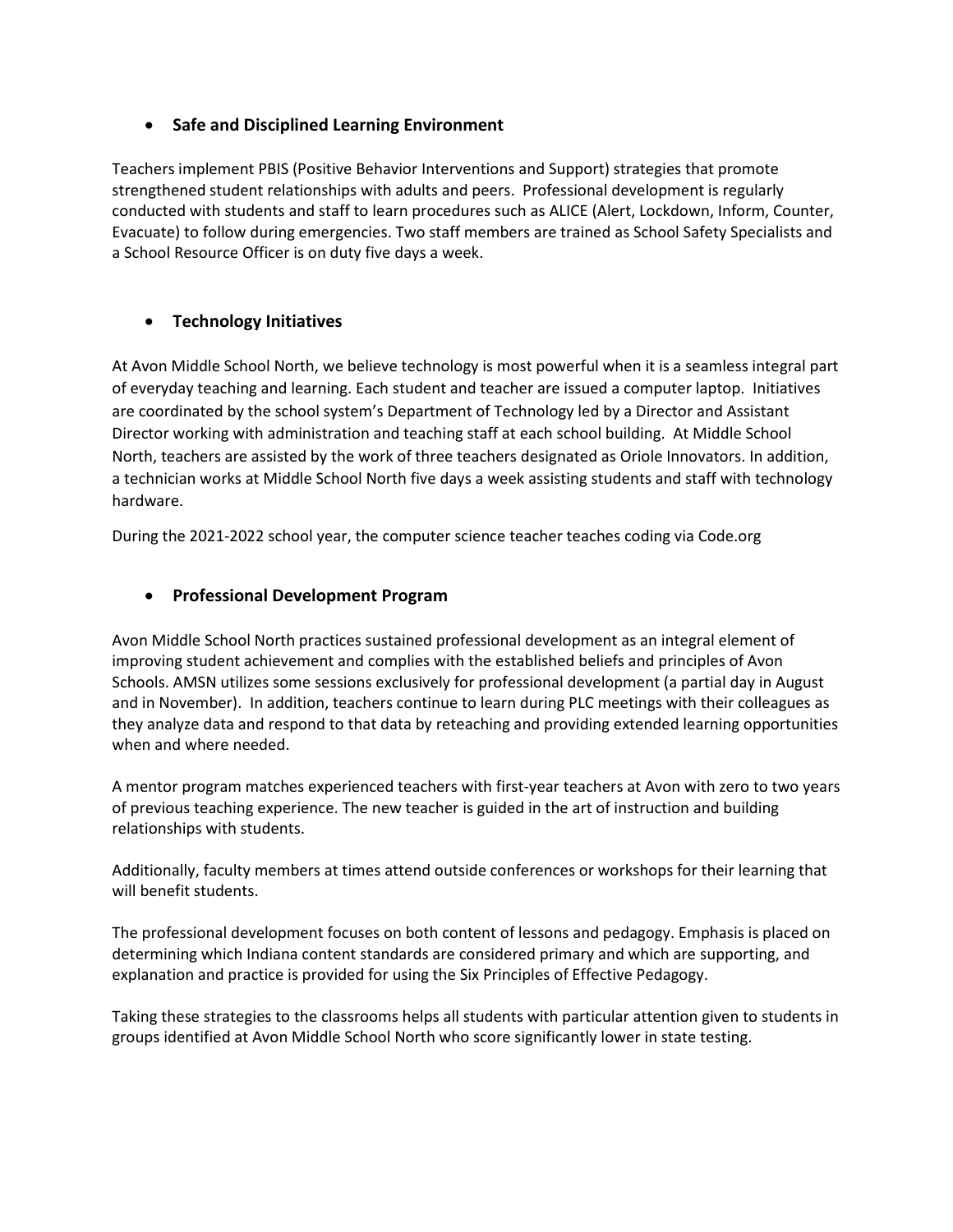The impact of this professional development is monitored by student academic growth as noted in teachers' formative and summative assessment results, NWEA test results, state testing scores, report card grades, and teachers' anecdotal notes. Teachers' notes along with behavior reports documented in the electronic tool, Educlimber, reflect the learning and implementation of PBIS strategies. Avon Middle School North's professional development program is aligned to a vision for excellent instruction, understanding diverse cultures, goal attainment, and teacher development needs based on data.

#### **Cultural Competency**

The Cultural Competency Leadership Team, comprised of teachers, counselor, and administration, leads the charge to create a more diverse, inviting, learning environment. Being aware of all the groups making up the student population, this team plans and executes various celebrations to highlight a variety of them. Other work of this team has been the development of Avon Middle School North's diversity statement which uses students' words in their explanation as to what diversity means to them. That statement is: Avon Middle School North believes that all have unique backgrounds which are special to them, and we strive to honor our diverse cultures. Teachers and administrators find ways to weave this statement in the work they do with students. This printed statement is framed and hung in every room at North. Flags that represent the home countries of Avon Middle School North's parents hang in the main entrance hallway.

This School Improvement plan identifies Black students, Hispanic students and Special Education students as student groups who perform significantly lower than other student groups (white and general education) on state testing. Staff members develop positive relationships with all students and pay particular attention to students in these groups to help build trust. An area of needed professional development is to learn of practices that promote these students' sense of academic belonging and improved engagement and achievement.

Wanting to learn more about implicit bias and how to address it, during the 2020-2021 school year all teachers were involved in book studies on this subject; the book titles were chosen by the Cultural Competency Leadership Team. Sharing reflection on what was read continues to aid in everyone's journey of understanding and promotes action to improve our school culture. During the 2021-2022 school year, teachers are invited to read books which have high circulation rates among North students and represent a variety of cultures.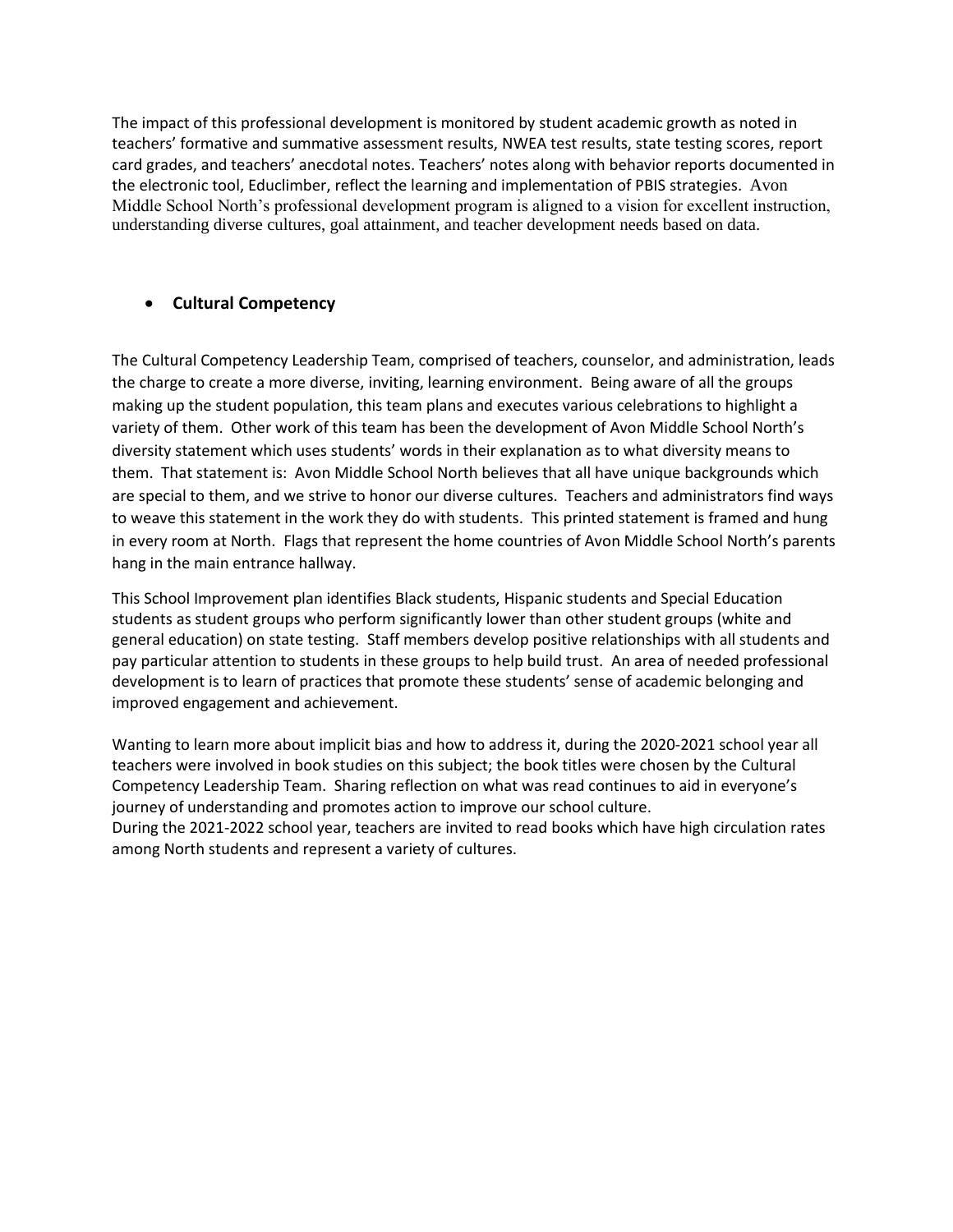### **ILEARN Data 7 & 8 Math**

| <b>Table 1</b> |      |                                      |                                 |                               |  |
|----------------|------|--------------------------------------|---------------------------------|-------------------------------|--|
| Grade          | Year | <b>Students</b><br><b>Proficient</b> | <b>Total</b><br><b>Students</b> | Percentage<br><b>At/Above</b> |  |
| &8             | 2019 | 375                                  | 759                             | 49.4%                         |  |
| & 8            | 2021 | 360                                  | 797                             | 45.2%                         |  |

## **ILEARN Data 7 &8 ELA**

| <b>Table 1</b> |      |                   |                 |                   |  |
|----------------|------|-------------------|-----------------|-------------------|--|
| Grade          | Year | <b>Students</b>   | <b>Total</b>    | <b>Percentage</b> |  |
|                |      | <b>Proficient</b> | <b>Students</b> | <b>At/Above</b>   |  |
| &8             | 2019 | 453               | 759             | 59.7%             |  |
| &8             | 2021 | 444               | 799             | 55.6%             |  |

| Table 2 | <b>NWEA Growth Fall to Spring</b> |                       |                             |                        |
|---------|-----------------------------------|-----------------------|-----------------------------|------------------------|
|         | <b>Language Arts</b><br>Language  |                       | Mathematics 7 <sup>th</sup> | <b>Mathematics 8th</b> |
|         | Arts 7 <sup>th</sup> Grade        | 8 <sup>th</sup> Grade | Grade                       | Grade                  |
| 2016-17 | 49%                               | 54%                   | 53%                         | 54%                    |
| 2017-18 | 61%                               | 68%                   | 47%                         | 57%                    |
| 2018-19 | 55%                               | 49%                   | 59%                         | 63%                    |
| 2020-21 | 45%                               | 58%                   | 66%                         | 65%                    |

| Table 3                       | Pass Rate ILEARN 2018-19, 2020-21 |         |                    |         |
|-------------------------------|-----------------------------------|---------|--------------------|---------|
|                               | <b>Language Arts</b>              |         | <b>Mathematics</b> |         |
| <b>Student Group</b>          | 2018-19                           | 2020-21 | 2018-19            | 2020-21 |
| <b>General Education</b>      | 65.5%                             | 61.8%   | 54%                | 50.1%   |
| <b>Special Education</b>      | 21.8%                             | 21.6%   | 19.8%              | 18.3%   |
|                               |                                   |         |                    |         |
|                               | <b>Language Arts</b>              |         | <b>Mathematics</b> |         |
| <b>Student Group</b>          | 2018-19                           | 2020-21 | 2018-19            | 2020-21 |
| White                         | 62.7%                             | 63.5%   | 53.1%              | 54.4%   |
| <b>Black/African American</b> | 47%                               | 37.6%   | 36%                | 25%     |
| Hispanic                      | 52.3%                             | 43.5%   | 33.8%              | 26.2%   |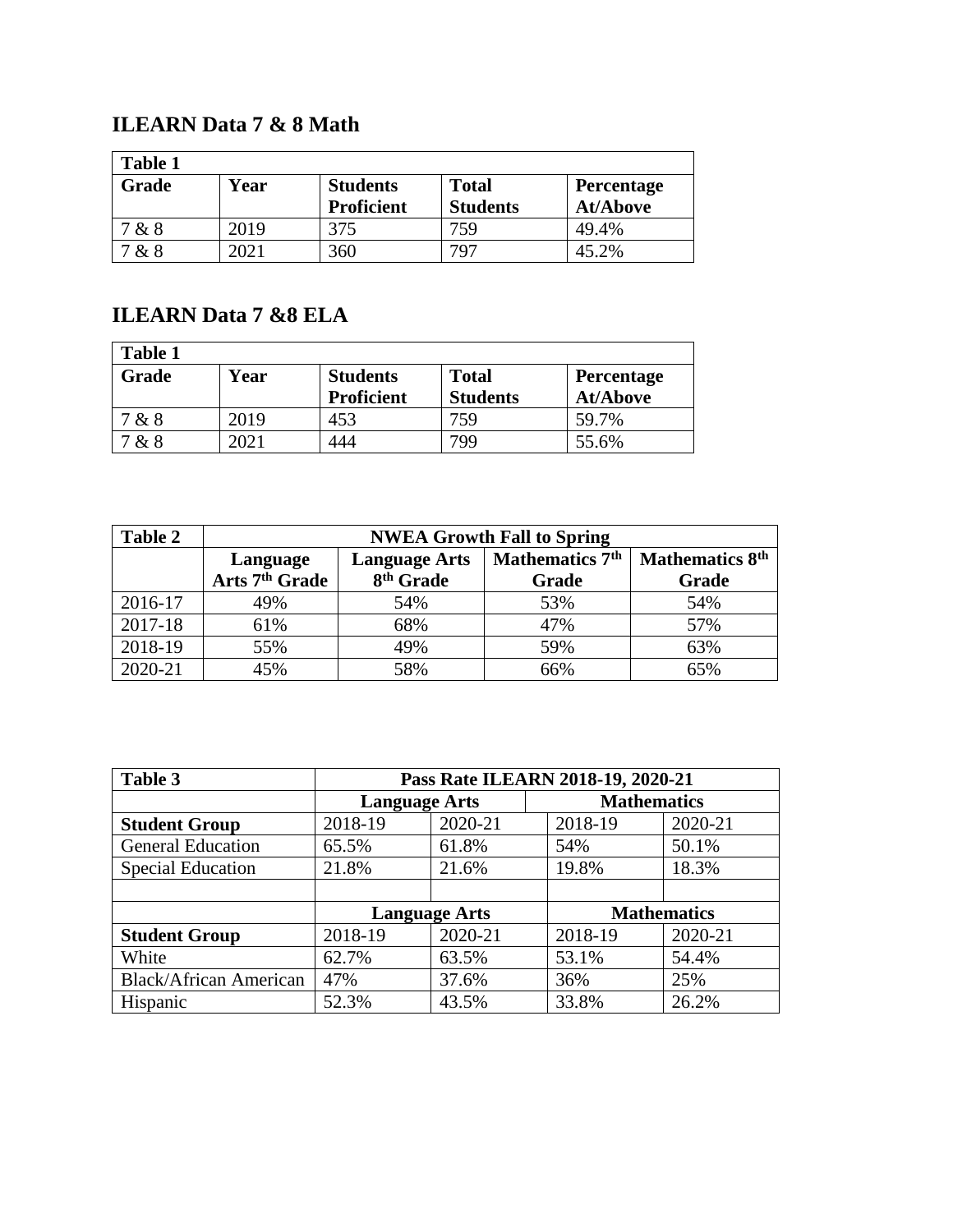Avon Middle School North's PLC Leaders meet monthly to address student learning. Each year, with input from staff, they review and revise the School Improvement Plan where needed.

| Avon Middle School North: Three year time line                                                                |                                                                                                                                                    |                                                                                                                                                                               |                                                                                                                                                                                        |  |
|---------------------------------------------------------------------------------------------------------------|----------------------------------------------------------------------------------------------------------------------------------------------------|-------------------------------------------------------------------------------------------------------------------------------------------------------------------------------|----------------------------------------------------------------------------------------------------------------------------------------------------------------------------------------|--|
|                                                                                                               | 2021-2022                                                                                                                                          | 2022-2023                                                                                                                                                                     | 2023-2024                                                                                                                                                                              |  |
| <b>Avon Middle School</b><br>North's school                                                                   | Assess students' learning by<br>using ILEARN and NWEA scores<br>and teachers' assessments.                                                         | Assess students' learning by<br>using ILEARN and NWEA scores<br>and teachers' assessments                                                                                     | Assess students' learning by<br>using ILEARN and NWEA scores<br>and teachers' assessments                                                                                              |  |
| improvement goals<br>are:                                                                                     | Reach and maintain 97%<br>student attendance rate.                                                                                                 | Reach and maintain 97%<br>student attendance rate.                                                                                                                            | Reach and maintain 97% student<br>attendance rate.                                                                                                                                     |  |
| By April of 2022<br>$7th$ and $8th$ grade<br>math students<br>will increase<br>student                        | Intensified Team identifies<br>specific students' academic,<br>behavior, and SEL needs and<br>develops plans to address<br>them                    | Intensified Team identifies<br>specific students' academic,<br>behavior, and SEL needs and<br>develops plans to address<br>them                                               | Intensified Team identifies<br>specific students' academic,<br>behavior, and SEL needs and<br>develops plans to address them                                                           |  |
| achievement<br>scores from<br>49.4% at                                                                        | Small student groups are<br>assigned to all teachers for<br>social emotional learning.                                                             | Small student groups are<br>assigned to all teachers for<br>social emotional learning.                                                                                        | Small student groups are<br>assigned to all teachers for social<br>emotional learning.<br>School Leadership Team                                                                       |  |
| proficient/above<br>proficiency to<br>60% at                                                                  | School Leadership Team learns<br>the foundations of MTSS and<br>implements its guidelines.                                                         | School Leadership Team<br>continues to implement MTSS<br>guidelines.                                                                                                          | continues to implement MTSS<br>guidelines.                                                                                                                                             |  |
| proficient/above<br>proficiency as<br>measured by<br><b>ILEARN</b><br>assessment.                             | Teachers use literacy strategies<br>(7 Transactional Reading<br>Strategies, RAWC, RACE) with<br>students to promote reading<br>and writing skills. | Assess the use of literacy<br>strategies (7 Transactional<br>Reading Strategies, RAWC,<br>RACE) with students to<br>promote reading and writing<br>skills. Make any necessary | Assess the use of literacy<br>strategies (7 Transactional<br>Reading Strategies, RAWC, RACE)<br>with students to promote<br>reading and writing skills. Make<br>any necessary changes. |  |
| By April of 2022<br>7 <sup>th</sup> and 8 <sup>th</sup> grade<br><b>ELA students will</b><br>increase student | Continue to use tier two<br>(subject specific) words to<br>build vocabulary knowledge.                                                             | changes.<br>Continue to use tier two<br>(subject specific) words to<br>build vocabulary knowledge.                                                                            | Continue to use tier two (subject<br>specific) words to build<br>vocabulary knowledge.                                                                                                 |  |
| achievement<br>scores from<br>59.7% at                                                                        | Teachers meet in PLCs weekly<br>to address student learning<br>needs guided by data.<br>Use strategies of effective                                | Teachers meet in PLCs weekly<br>to address student learning<br>needs guided by data.                                                                                          | Teachers meet in PLCs weekly to<br>address student learning needs<br>guided by data.                                                                                                   |  |
| proficiency/above<br>proficiency to 70<br>% at<br>proficient/above                                            | pedagogy, including use of<br>data, cooperative learning,<br>those which help differentiate<br>instruction and provide                             | Use strategies of effective<br>pedagogy, including use of<br>data, cooperative learning,<br>those which help differentiate                                                    | Evaluate the strategies used<br>(effective pedagogy including use<br>of data, cooperative learning,<br>those which help differentiate<br>instruction and provide                       |  |
| proficient as<br>measured by<br><b>ILEARN</b>                                                                 | intervention, those which<br>promote reading<br>comprehension, those which<br>increase student<br>understanding in the areas of                    | instruction and provide<br>intervention, those which<br>promote reading<br>comprehension, and those<br>which increase student                                                 | intervention, those which<br>promote reading<br>comprehension, those which<br>increase student understanding<br>in the areas of science,                                               |  |
|                                                                                                               | science, technology,<br>engineering, and math, and                                                                                                 | understanding in the areas of<br>science, technology,                                                                                                                         | technology, engineering, and<br>math, and those which allow for                                                                                                                        |  |

#### **Table 4**